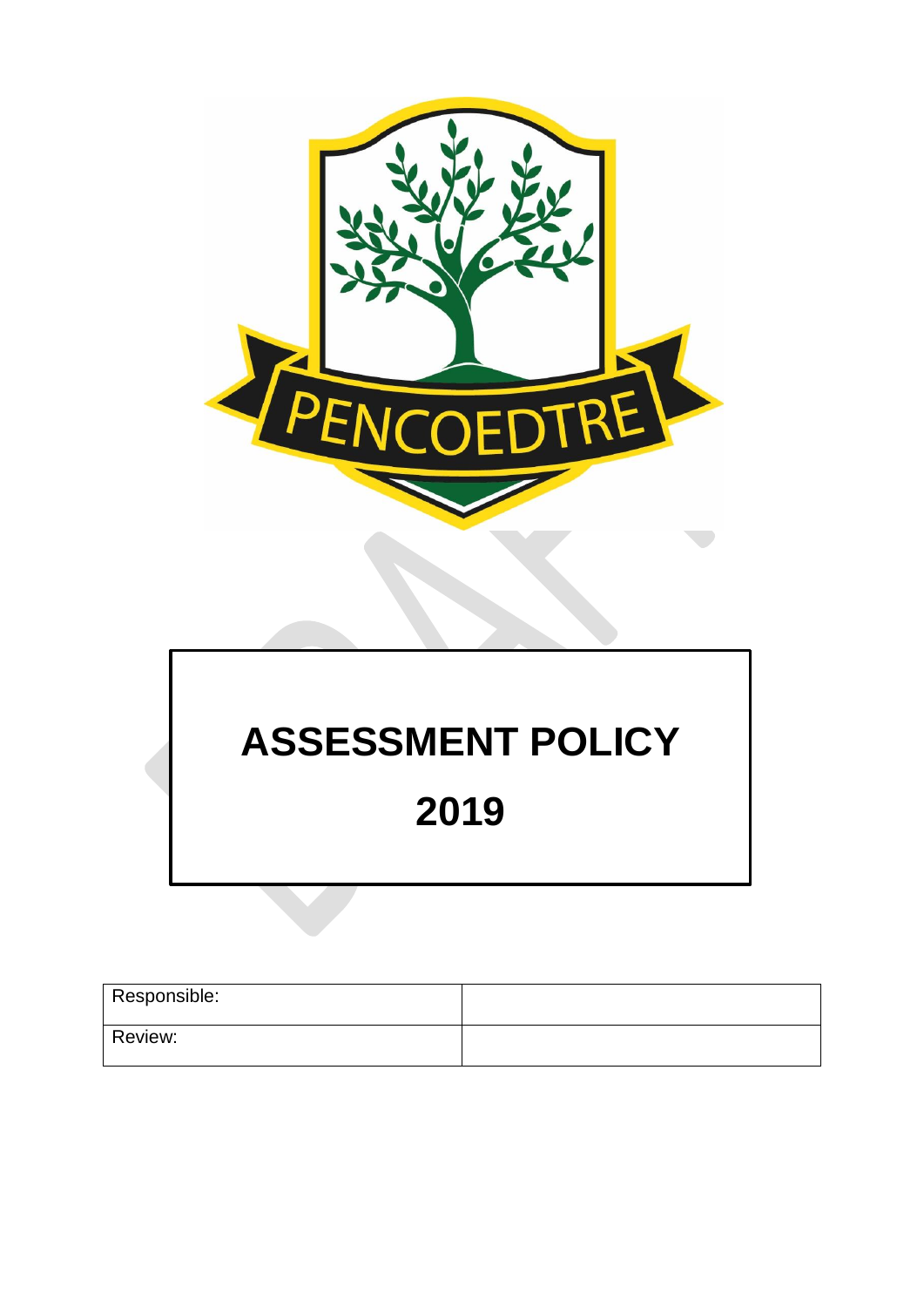The overall purpose of this policy is to ensure collective understanding of the philosophies and principles that underpin assessment, recording and reporting throughout the school, in line with the statutory requirements of the National Curriculum.

It is intended that the guidance section of this document will be used as a framework for individual departments/teachers.

"The quality of assessment has a significant impact on attitudes to learning and on attainment in schools by stimulating and challenging pupils to work hard and by encouraging teachers to focus on how to improve the learning of individual pupils"

(Ofsted, "Good Assessment in Secondary Schools")

# **Key Principles & Purpose**

To ensure that all pupils reach their full potential and develop into autonomous learners, the assessment policy of Pencoedtre High School has been developed with the following principles in mind:

- To acknowledge that assessment is an essential component of teaching & learning and is part of the same process:
- To provide clear guidelines on the schools approach to assessment.
- To establish a coherent approach to assessment across all Departments.
- To provide a system of assessment that is clear to students, staff and parents and to ensure that the individual pupil plays an active role in the assessment process;
- To ensure that assessment and marking leads to all students making progress. A key factor to recognise is the wide range of abilities in each year group and recognise that each individual pupil is at the heart of the learning process;
- To provide meaningful feedback to students allowing them to recognise their strengths and to offer advice on how to improve and raise attainment.
- To ensure that the legal requirements are met in accordance with the National Curriculum Orders

*A Key consideration to acknowledge is that different teachers and departments are at different stages of change and implementation and will require time to develop towards the full aims of this policy;*

# **The Purpose of Assessment**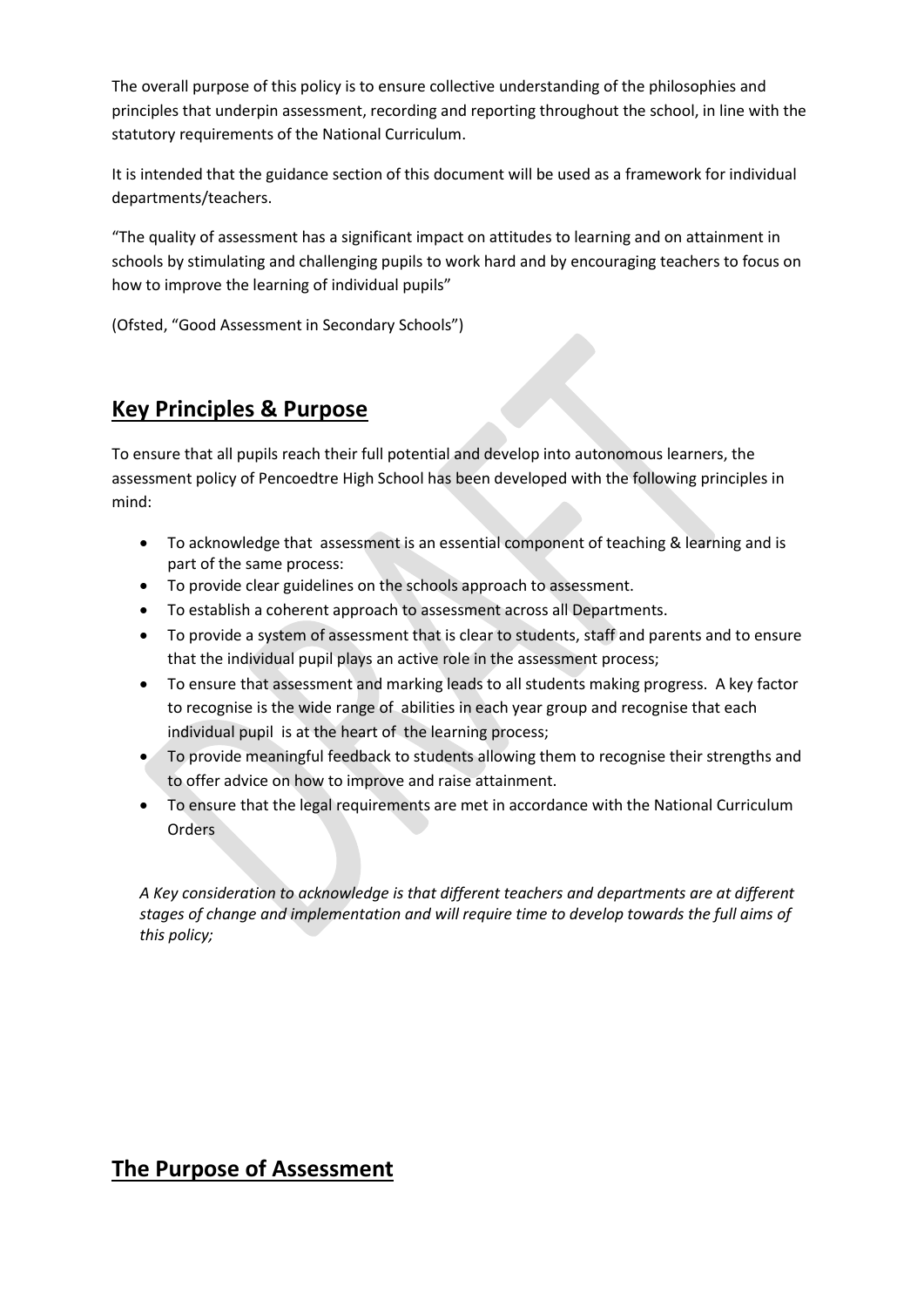# **For Pupils:**

The main purpose of assessment is to assist each individual pupil to improve standards of achievement and to motivate him/her to work towards specific targets. Students should review and respond to the info contained on the progress sheet plus take guidance from any formative guidance teachers include in the on going assessment of work.

# **For the Teacher:**

Teachers are encouraged to keep records of current assessment/ attainment. The outcomes of assessment will identify each individual's current attainment against set criteria thus allowing teachers to evaluate teaching and learning and make changes/modifications for future planning & delivery as part of whole school self-evaluation.

# **For Parents:**

The results of formative and summative assessment will allow the school to transfer information of pupils' attainment to parents. The policy of the school is to inform pupils and parents of **learning targets to help clarify aspects to refine and build on** in addition to summarising attainment. A key mechanism for making feedback available is the progress sheet which should be inserted in the front of each pupil's book plus verbal feedback given in parents evenings and the provision of report data as per the school calendar.

# **For the Headteacher & Governors:**

To provide comparative evidence of the overall current attainment of all pupils across all subjects, in order to inform future planning and development of the school as part of the self-evaluation process. Teacher estimates of progress are available via the school MIS and are updated each half term

# **Roles & Responsibilities: Who Does What?**

# **Classroom Teacher:**

- Setting and communicating appropriate, differentiated learning objectives for each lesson and each unit of work.
- Communicate assessment criteria.
- Provide opportunities for students to engage in peer and self-assessment opportunities as part of assessment for learning strategies in the classroom
- Mark and assess work regularly. Including assessing work against NC levels, KS4 or post 16 grade criteria and communicate these to students.
- Give feedback that enables all students to make progress.
- Record all appropriate data and information in a range of ways including identifying pupils in need of support & liaise with SENCO re strategies & IEP's.
- Use assessment data to record significant progress/underachievement/under attainment & implement strategies for improvement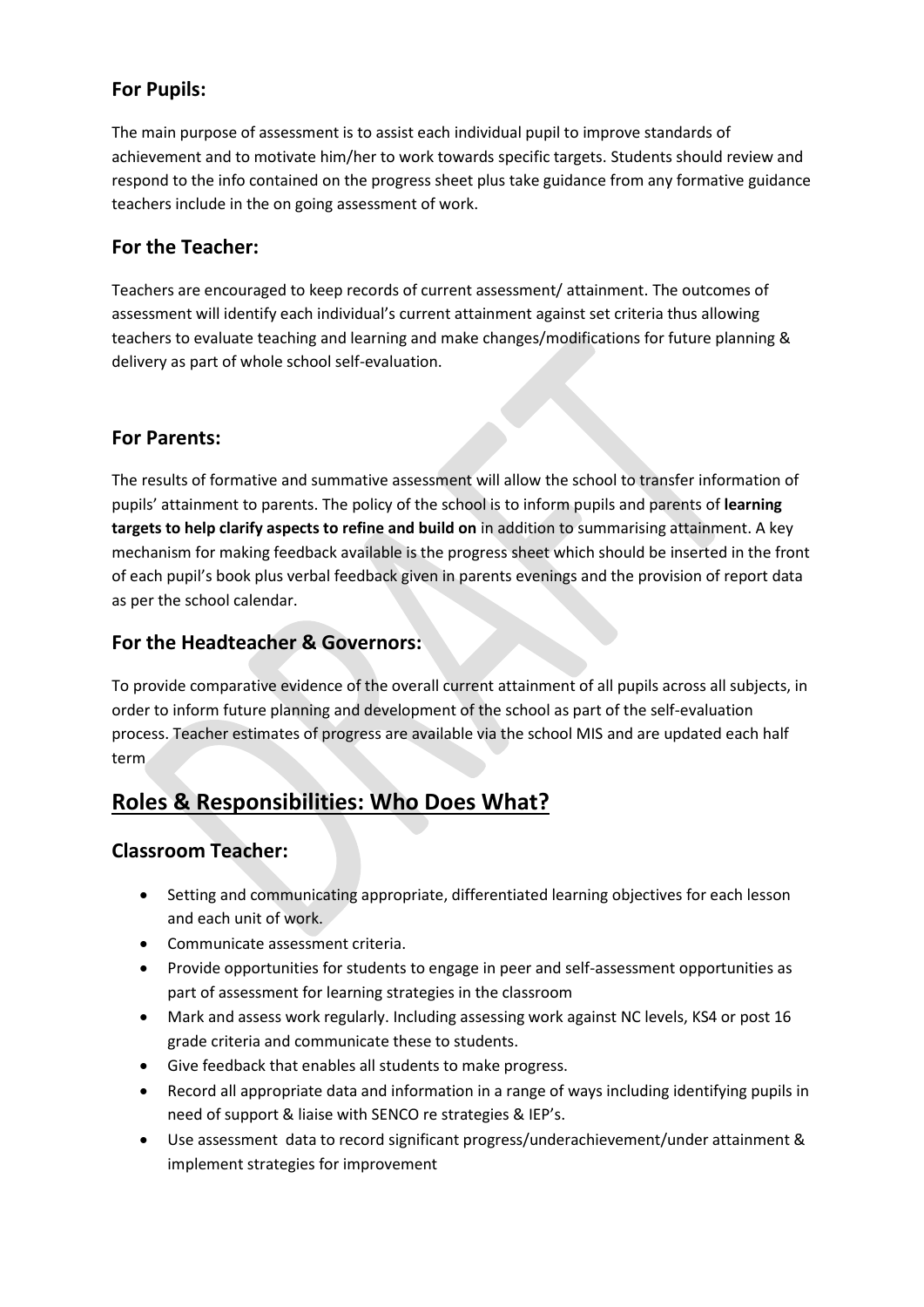- Contribute to departmental discussion / review on performance data
- Provide accurate data for Progress Tracker checks derived from teacher assessments carried out each Half Term (HT Progress 1-5) compared to pupil and school targets.
- Report to parents pupil progress, attainment, next steps including at KS3 ref. to the LNF
- Provide data and information for new teachers of student transfer.
- Keep up to date with pedagogical research and share good practice.
- Provide statutory data as required.

# **Leaders of Learning (Subject Heads):**

In the context of assessment all Leaders of Learning should provide leadership in ensuring that:

- All teachers plan for formative and summative assessment and identify assessment opportunities checking that assessment and marking procedures are implemented effectively
- Ensure SOW include clear learning objectives and a range of strategies for assessment in the subject
- Ensure the focus within the classroom is upon developing skills and **assessment for learning**, including appropriate feedback to students.
- A range of evidence is produced to support judgements regarding progress, achievement & attainment and utilising Assessing Pupil Progress [APP] rationales as a structure for assessment where applicable.
- The feedback that teachers give to students is diagnostic, formative and understood by students through work book sampling and lesson observations.
- Regular moderation/standardisation is planned for within the faculty to develop consistency of judgements through agreement of standards and generating portfolios of moderated pupils' work in light of ACCAC arrangements;
- Whole school deadlines and statutory requirements are met including CSC deadlines, WAG, Dewi
- Regular monitoring of the progress of individuals and groups takes place and action is taken to promote achievement and progress.
- Regular analysis of assessment data takes place with the subject team to monitor standards and set appropriately challenging targets
- Identify underperforming pupils & implement strategies for improvement within the subject
- Use data to review the curriculum with the subject team
- Liaison with external and internal school Officers re: Entries for all examinations is current and up to date.
- Identify & share good practice including providing a regular report to SMT & Governors on standards
- Use a variety of methods to monitor, evaluate & review practice of assessment to inform future planning

# **Leader of Student Support**

• In line with other staff, identify pupils with SEN and assess their specific needs, formulate IEP's to address these needs;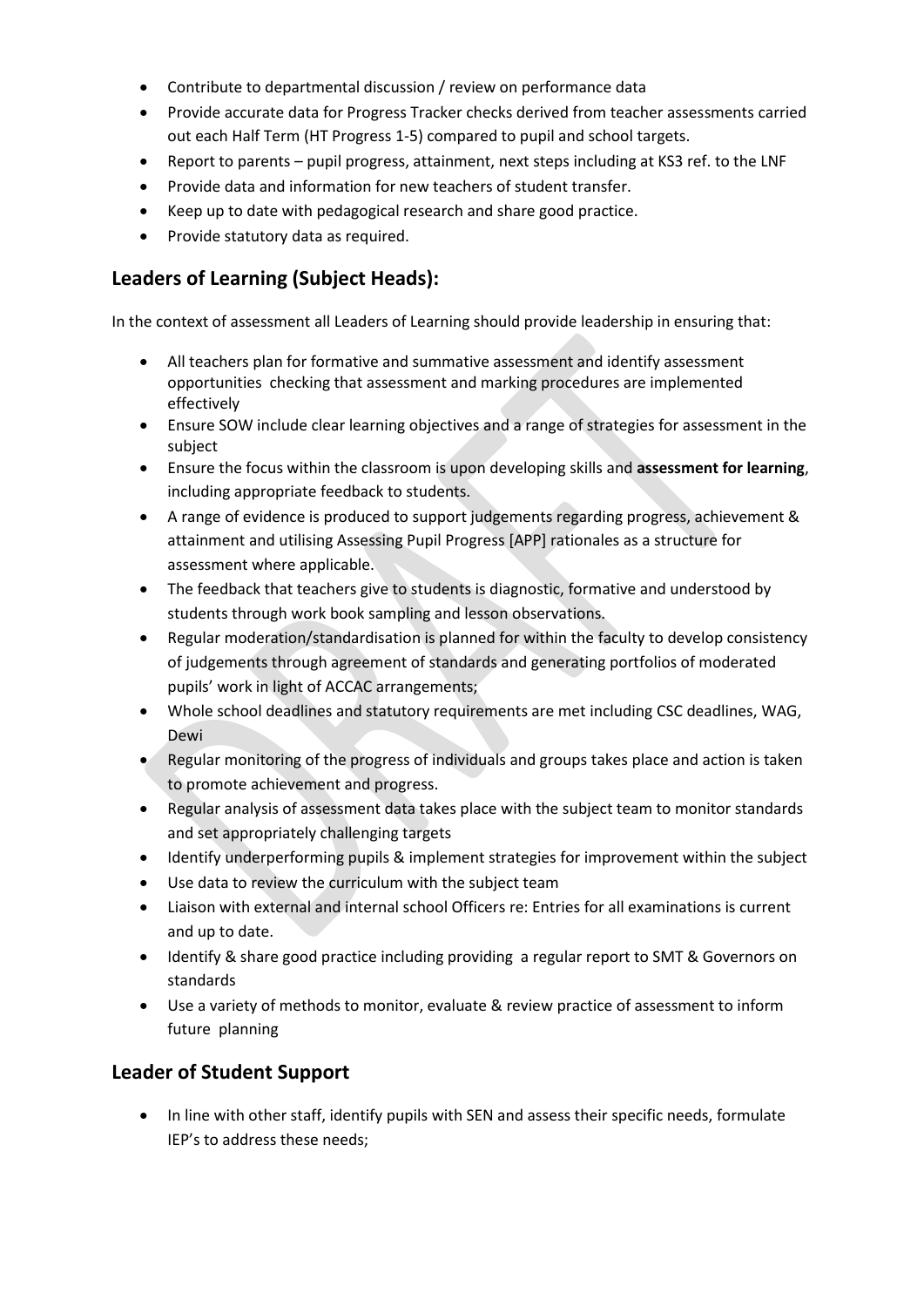- Work with other staff to develop and support appropriate assessment methods and differentiation for pupils on the SEN Register & share good practice at whole school level;
- Liaise with external agencies over formal assessment for statement pupils;
- Monitor & evaluate performance data for pupils on the Register;
- Arrange appropriate adaptations to end of Key Stage assessments & other appropriate tests
- Liaise and support Heads of Year in developing and sustaining intervention strategies
- Make sure appropriate access assessments/ arrangements are in place for designated students.

# **Leaders of Progress:**

- Monitor & track progress of all pupils across the range of subjects within a given year group to identify good progress, significant progress, underachievement & under attainment through **data analysis, classroom observation, pupil/staff questionnaires etc.;**
- Able to provide feedback to students and parents whose progress and achievement is particularly good.
- They intervene with support and challenge strategies where a student or group of students is underachieving in relation to expectations.
- Regular liaison with **Leaders of Learning** /Senior staff/SENCO and Subject teachers concerning individual student progress **and implementing strategies for improvement;**
- Liaise with parents of pupils significantly achieving & underperforming across a range of subjects;
- Assist AHT's with below mentioned tasks as appropriate.

# **Examinations Officer / Data Manager:**

- To liaise with appropriate staff/students/parents/exam boards regarding all aspects of external assessment and take responsibility for the organisation and invigilation of all internal school examinations along with the examinations co-ordinator.
- To ensure that all centrally held data in relation to student's attainment, achievement and progress
- Is kept up to date within SIMS.net to ensure as a data analysis tool our MIS remains current. This applies to KS3, KS4 and sixth form classes.
- To provide appropriate reports related to the attainment, achievement and progress of individual students, and groups of students across the school.
- Co-ordinate Base Line Assessments NFER, ALPS, PISA etc. as appropriate, including the National Literacy and Numeracy tests

# **Assessment Co-ordinator (Assistant Head teacher)**

- Ensure provision is made for Base Line Assessments where required
- Identify & support training needs
- Ensure that statutory requirements are met
- Consult with, support & advise subject leaders & teachers on effective approaches to ARR
- Develop & co-ordinate a regular review of ARR whole school policy
- Create opportunities to share good practice amongst colleagues
- Deputy Examinations Officer in relation to all testing/exams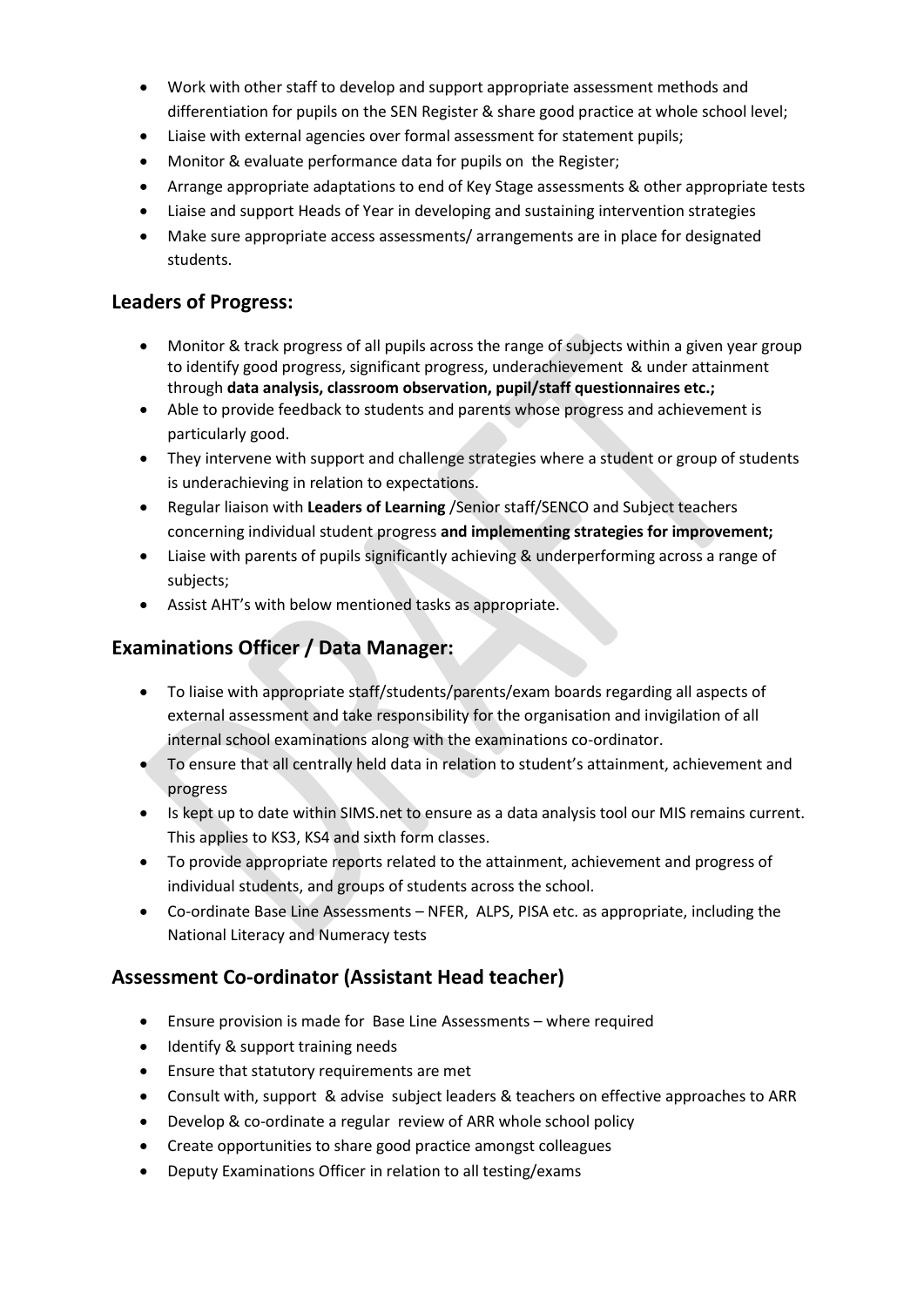- Summarise & evaluate information from baseline assessment tests and the school's own assessments to use as the basis for the SDP and target setting and provide relevant info to relevant parties
- Ensure that assessment data is effectively gathered and collated. Disseminate assessment information throughout the school;
- Co-ordinate the sampling of pupils' work to monitor good practice in marking and develop accountability and consistency across the School;

# **Head Teacher**

- Ensure assessment systems are manageable & adhered to;
- Prepare data for governors' report to parents;
- Quality Assurance of whole process.

# **Classroom practice:**

- Learning objectives must be made clear at the start of each lesson.
- Success criteria related to focused tasks or extended learning tasks must be shared with students and modelled throughout lessons.
- Skilful questioning must be used to assess attainment (using, for example, Bloom's Taxonomy) and set targets for further progression
- Monitor learning throughout lessons in order to continuously assess the pace and strength of progress and to intervene to address misconceptions by reshaping and modifying teaching to meet students' needs
- Plenary phases must be used within lessons to assess progress and summarise learning.
- Praise progress and reward achievement through comments and the school's praise and reward systems.

# **Target-Setting:**

Target levels are to be set for achievement of students at the end of each Key Stage and in Ks3 for each Yr group. Student targets are based upon all available data and are centrally recorded within SIMS.net. Targets are referred to as Teacher Target Levels [KS3] and Teacher Target Grades [KS4]. Target Levels and Target Grades are regularly compared with Teacher Progress judgements in order to measure student performance. Each student has a target for each subject studied. The **grade / level** should be **challenging**.

Staff/ departments must use **estimated data indicators** as a guide plus in generating teacher targets their own professional judgement.

#### *The assessment data available*

- *End of Ks2 assessments (where available from feeder schools these are further defined into sub levels)*
- *National Literacy and Numeracy procedural and reasoning test results as raw scores and standardised scores*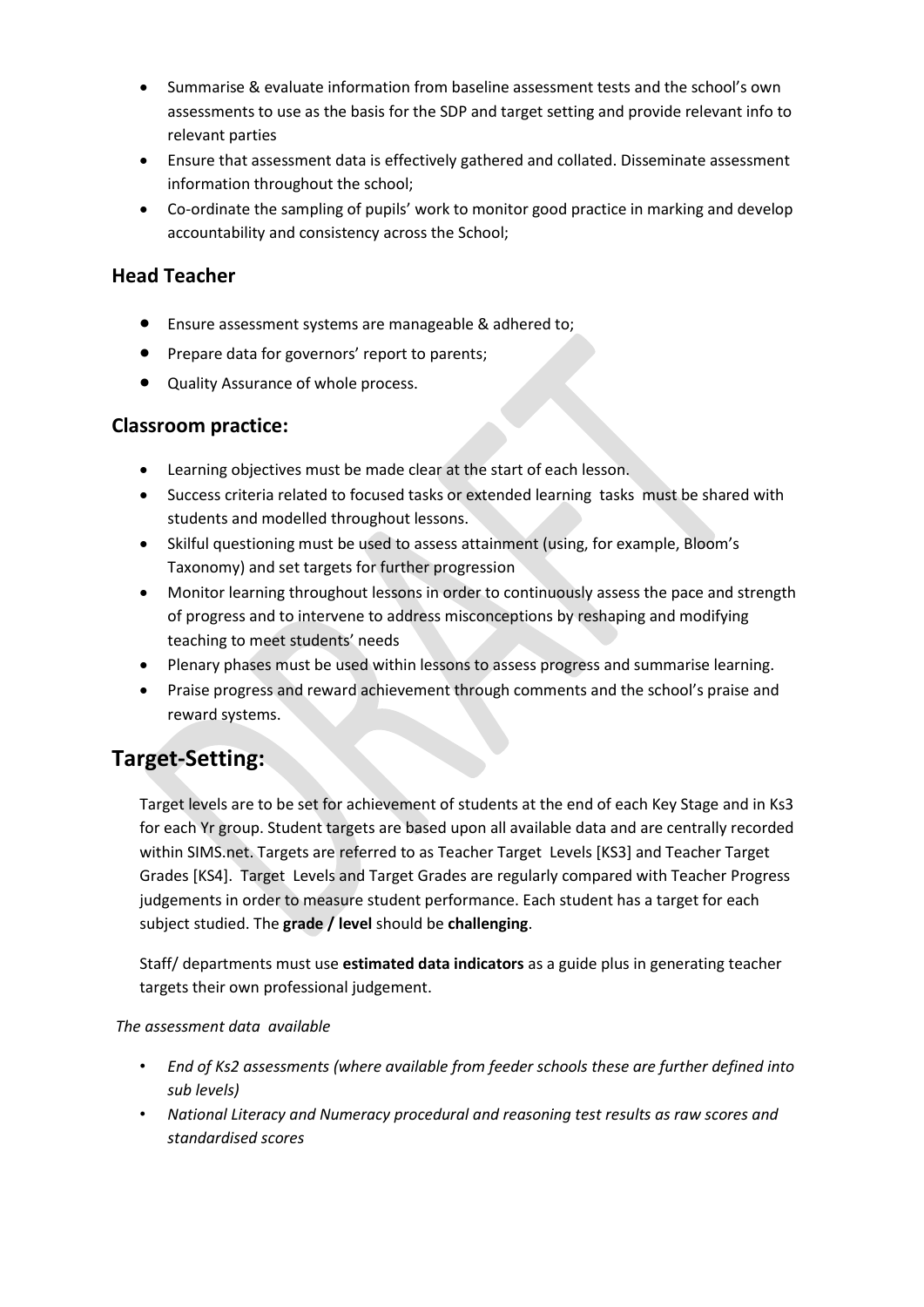- *FFT (Fischer Family Trust) estimates based on prior attainment KS2 – Ks3 and Ks2 to Ks4 plus FFT estimates will be utilised Ks4- post 16 when available. At time of writing this data set is not at present available. With FFT Live the school has moved from type D targets to*
- *plus annual reading test results*
- *Alps estimates for post 16 courses using the 75 percentile indicator*

*For yr7 intake there are 2 key processes used to help define targets -1. results of the national Literacy and Numeracy tests are used in conjunction with the previous yrs. upper benchmarking quartiles to generate a Yr. grp target and subsequently individual pupil targets. 2. End of KS2 assessments are increased by 2 levels to create individual targets. When National data sets are made available the pupil targets are reviewed to ensure student targets are at least in line with FFT estimates but ideally quartile 1.*

Teacher Targets can be **raised** as students' progress year to year- very rarely should they be lowered from FFT estimates for the key stage.

# **Marking and Feedback:**

Learning objectives and learning outcomes are used as the benchmark for oral and written feedback. They should be shared and made clear to the students in advance of attempting a task. Students should receive regular and detailed feedback on their work, which is constructive, informative and focused, so that they understand how they are progressing and what steps they need to take to improve.

Assessed written work and feedback on oral work should normally be returned within 10 working days of its completion/submission dedicating quality class time to its return, discussion and student reflection.

All students' work should be acknowledged and regularly marked. Teachers are required to comply with the School marking policy

Teachers are responsible for recording marks or comments for students' work regularly to ensure that written evidence is available to inform discussions with students, parents and colleagues.

# **Assessment - a common Practice**

Assessment needs to be easy to understand and have a relative consistency department to department and key stage to key stage. It also should reflect or have common principles to our school's report process. Staff are required to provide formative feedback each half term via the Progress sheets that should be available in the front of each students exercise book

Ks3 Students should receive written feedback as a minimum at least once every half term that is linked to specific topics of study or pieces of work. There is an expectation that subjects with more teaching allocation time will assess and feedback with greater frequency.

(Depts. have the opportunity to disclose Ks3 progress levels but clearly staff need to consider the pupil perspective as a motivational/ demotivating tool.)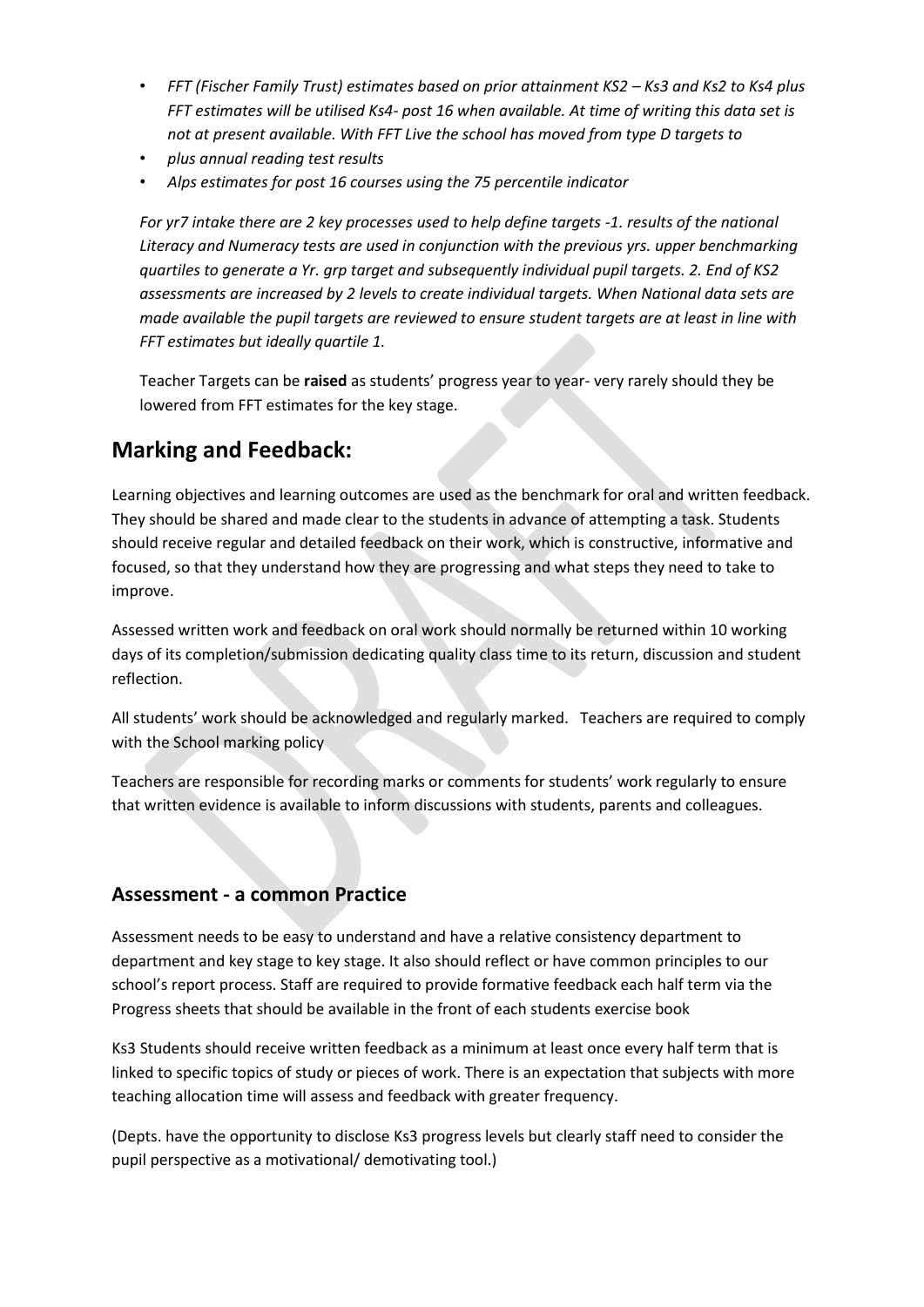KS4 and Post 16 courses – Students should receive written feedback a minimum of once every term that is linked to schemes of work. Teacher target grades should be included as a point of referencethese in turn should at least mimic / reflect external indicators such as FFT KS4 estimate and for Post 16 Alps a level estimate.

**BASIC MARKING SYMBOLS – for use in teacher feedback. Staff are encouraged to use the following codes to support literacy whole school development.**

| Meaning                      | Code for use in feedback |
|------------------------------|--------------------------|
| Spelling error               | sp                       |
| Wrong word                   | <b>WW</b>                |
| Verbal                       | v                        |
| Grammar error                | gr                       |
| Quotation                    | q                        |
| Target for development       |                          |
| New paragraph                |                          |
| Expression                   | exp                      |
| Point, Evidence, Explanation | <b>PEE</b>               |
| Underline                    | u                        |
| Homework                     | h/w                      |

- Misspelt subject specific vocabulary should be underlined and corrected as appropriate to the ability of the group.
- All teaching staff should expect pupils to underline titles and present work to an acceptable standard appropriate to their handwriting ability. Poor presentation should be challenged either verbally or through written comments. If appropriate, pupils can be directed to repeat a piece of very poorly presented work.
- Unless directed differently by the classroom teacher, it is an expectation that pupils write with a black or blue pen, and complete diagrams and charts in pencil, using a ruler.
- When pupils are writing and make an error they should be told to draw a neat line through the error. The use of liquid paper should be discouraged.

# **Benefits whole school**

- It would be beneficial to be able to provide students with a **common framework** that encourages them to become familiar with what is good about their work and what needs to be addressed to make their future work even better.
- Common assessment feedback should heighten student **understanding and appreciation** of the teacher judgements being made.
- The benefit would be a move to further **standardising aspects of assessment** and as a consequence it allows us as a school to **tracking and monitor individuals** that can be accessed from a variety of levels for a variety of interventions.

An assessment sheet should include the End of Year Target for Ks3 or Key Stage Target Ks4 and post 16 but also at periodic intervals dated teacher feedback regarding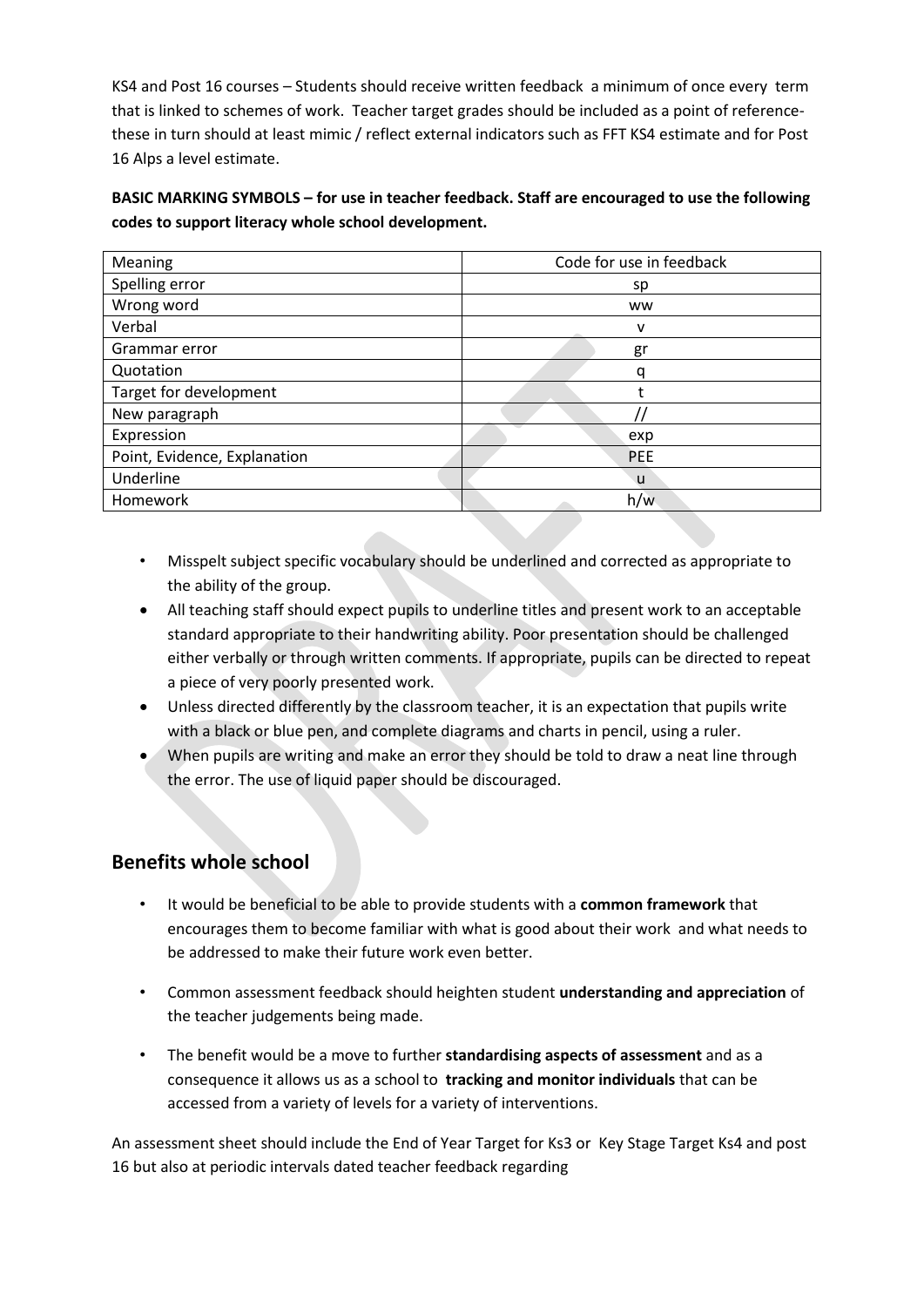- **Progress**
- **Effort**
- Strengths or good features
- aspects for improvement.

All of these link to our report systems.

The assessment feedback can be summarised in series of regular teacher judgements available at the front of each student's workbook/ exercise book and should be available via the school MIS.

#### Recording - *a common Practice*

- Departmental assessment records need to be easy to use by departmental staff and have similarity department to department. It should be informative and have common principles to our school's report process.
- It should allow formative judgements to be made.
- It allows us to **develop record systems** that can be accessed by a number of staff.

# **Progress Assessments**

At the outset it is important to remember the progress sheets available in SIMS for each subject and class are not intended to operate as a mark book. Departmental mark books should be developed to suit the individual recording requirements of the department at the departments discretion and the intention is to give each Department the opportunity to have a mark book in SIMS should it be required. The progress and data sheets available in Sims are part of a whole school approach to making formative judgements on students working toward end of year attainment. The progress record should be based on work carried out and be the Teachers judgement on the level of attainment anticipated by the end of the year. This anticipated attainment can then be compared to estimates such as FFT and Teacher Target estimates.

Teacher Assessment on progress sheets should provide regular estimates of the anticipated progress of the student by the end of the year (if they continued to work in the same way). So each data input whether it is for HT1,2,3,4 or 5 should reflect a teacher's professional judgement on a pupil's trajectory /outcome if current rate of attainment/ attitude to learning is maintained. The teacher is being asked to make a judgement at regular intervals on how the student's performance is liable to have an effect on their end of year attainment to help identify and ultimately improve the capacity for intervention regarding under performance.

#### **There should be a similar approach in all Key Stages**

- **Ks 3** (yr7-8) NC levels with the inclusion of Sub levels A (higher),B (median) and C (lower) to record anticipated level attainment.
- **Ks4/5** End of KS grades e.g. A\*-G, Distinction-Fail as appropriate to reflect achievement at the end of the course. For yr 9Maths/ English/ Science/ core PE and Welsh depts continue to record progress with Ks3 levels. For all Options subjects depts record yr9 progress using the appropriate Ks4 grades sets there is also the additional inclusion of NC levels at particular points in the school year to facilitate the monitoring of end of Key Stage Levels.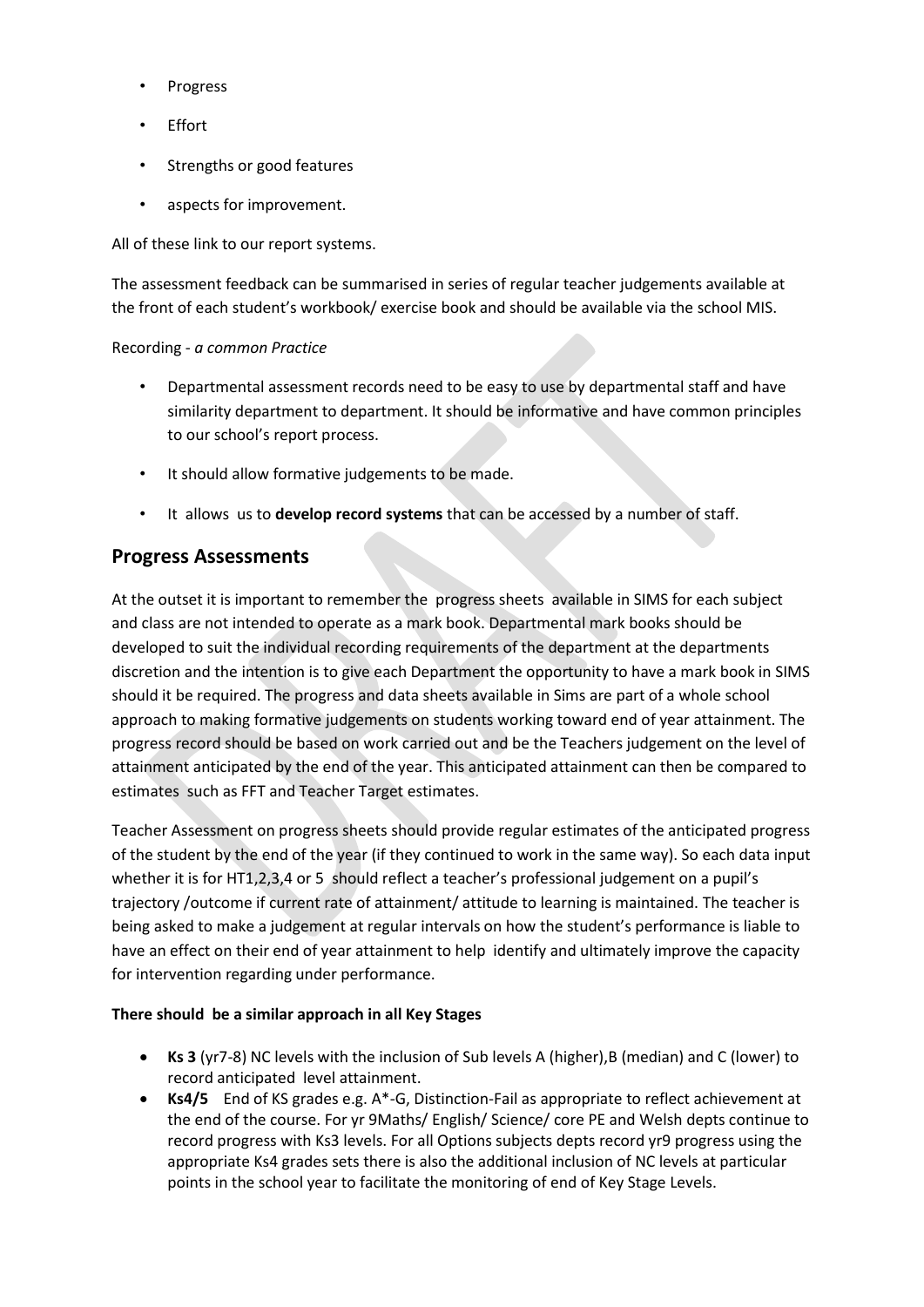**Example:** A child with a teacher target of 4a for the end of year 7. If the teacher thinks the student will achieve this by the end of the year (even if they achieve a lower grade on a current assessment) then they would record 4a on the progress sheet. If the teacher thinks that if the student continues with current performance they are likely to exceed this grade then it would be appropriate to input a higher level assessment. Similarly if a pupil is currently not working sufficiently to result in a 4a at the end of the year then the teacher would record a lower level estimate.

This methodology will then allow a way of identifying pupil/ class/ or Yr. group performance.

Clearly the judgements are based on the confidence level of the teacher to accurately estimate end of year attainment. Analysis will be based on progress judgments being compared to Teacher Targets. Given that this is an estimate and as such cannot be seen to be completely accurate in all cases we have to see this as a diagnostic tool to help in identifying patterns of underperformance by students . At KS4 and 5 direct comparisons can be made between estimates and progress judgements. At Ks3 formula are applied to each assessment to help us analyse performance within a tolerance at any given time as exceeding, meeting or underachieving. To do this initially the NC sub levels are created in Sims with a numerical value, each sub level is worth 2 points rising with each sub level. The tolerance can therefore be adjusted in the assessment calendar is -2 (earlier judgements have the capacity for greater tolerance)

# **Testing Knowledge & Understanding - a common Practice**

- Testing pupils to gain a greater appreciation of their ability to work under "exam conditions" will occur to the timeframes set out in the school calendar.
- These should not be seen as an end of year exam more as an opportunity to see what information a student has been able to retain and use in a more formal test context.
- The results of any test should not to become a key aspect of any report writing but it can be used as part of departmental assessment processes.
- Not to be used as sole evidence for any potential setting- it is intended to **verify knowledge gained and understanding**.
- There is opportunity for departments to use the testing as a vehicle for pupils to experience controlled assessment tasks.
- Testing will be carried out in lessons and for practicality **departments should take responsibility for co-ordination within the timeframe**. Staff must give students prior notification of the test.
- It must be made clear it is not to be used for setting- it is intended to **verify knowledge gained and understanding**.

# **Recording & Reporting - Aims**

The ability to track and monitor individual pupil progress across and between all Key Stages as part of ongoing self-evaluation & review is a key aim of the school. The procedures :

- Provide all class subject teachers with prior attainment and progress information in Sims for all pupils taught including SEN information;
- Provide data information on each student made available via class Data Info sheets. Given the range of information made available to staff via the school MIS it is imperative that staff utilise the information discreetly and the info held in these Data sheets is not shared with the class via projector or open discussion.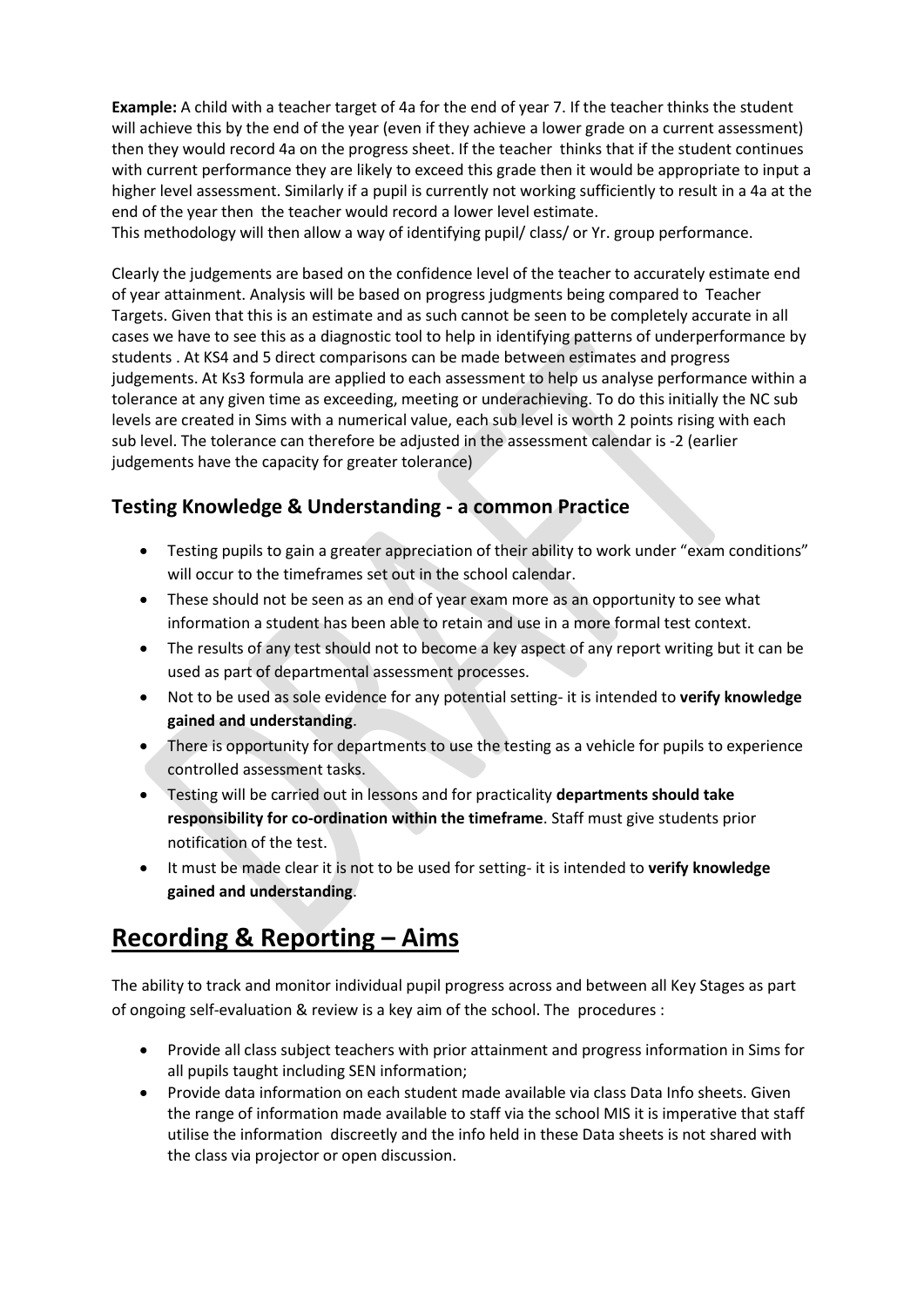- Ensure that year on year subject information regarding progress and next steps are generated and available for teachers subsequently teaching the pupils;
- Provide end of Key Stage estimates as defined by selected external providers such as NfER, FFT & ALPS. (These will be used to help generate targets, targets will be subject to discussion and possible amendment based upon the teachers judgment taking into account the personal, individual circumstances of the pupil in liaison with Leaders of Learning and as part of the departmental review of targets with VMB)
- Enable departmental staff to track and monitor progress of pupils to identify underachievement and attainment of groups and individual pupils termly, identify year on year trends etc.
- Ensure that subject teachers and Leaders of Learning are able to use the data to effectively plan teaching & learning, employ intervention strategies to support underachievement, and identify pupils worthy of commendation for academic achievement within the department.
- Provide comparative data across all subjects as part of whole school self-evaluation and review and target setting;
- Provide comparative data across subjects for individual pupils to enable form teachers, Wellbeing co-ordinator, Leaders of School and SENCO to identify pupils who are underachieving, under attaining and worthy of commendation;
- Provide comparative information for SEN intervention and monitoring and tracking progress across subjects to allow the effective compiling of IEP's & their review;

# **Recording – Method**

Performance data is collected via SIMS progress sheets five times a year for yrs7-10 students .Yr11 – 13 students will require data input HT1-4

Attitude to Learning grades are also collected six times a year for every student, these are based on standardised classroom behaviours. The classroom behaviours help to build up a picture of the pupil's academic and pastoral attitude assessments are made using A-Always, U- Usually, S-Sometimes, and R-Rarely

Teacher Assessed Levels [KS3]/Estimated Grades [KS4] have the capacity to be published to students and parents five times a year through the schools system of Progress Trackers. Information is available in the relevant format as follows :

**Exceeding.** Teacher judgement indicates individual performance is exceptional relative to estimated Teacher Target. It is likely that the pupil will outperform target level/grade if current level of progress & effort is maintained

**Meeting.** Teacher judgement indicates individual performance is in line with End of Key Stage Teacher Target. Likely that the pupil will achieve Target if current progress is maintained

**Not Meeting.** Performance is a concern. It is unlikely that the pupil will achieve the target if current progress continues.

**Example Progress Sheet Yr11 English (Columns for HT1 repeated for Ht2-5)**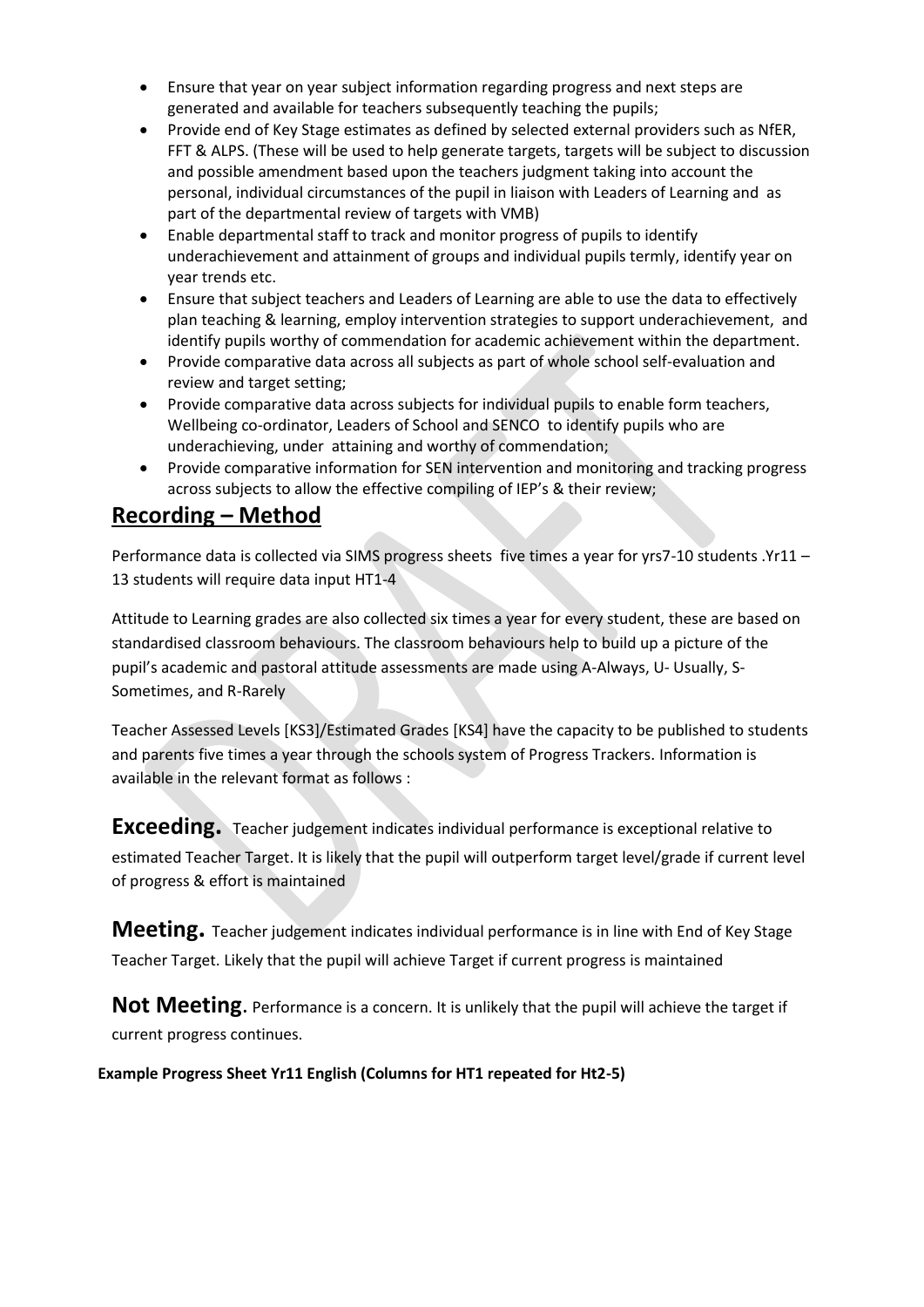| em<br>ᄛ<br>한<br>ē<br>ω<br>nam<br>ູ້ສ | ဖ္ပ<br>n<br>œ<br>ï۱<br>ਠ<br>date<br>g<br>$\Omega$<br>æ<br>顶<br>ත<br>ო<br>္တိ<br><u>ო</u><br>ທັ<br>Ğ<br>ш | ENGLIS<br><b>CSE</b><br>ŏ<br>뇬 | rget<br>සි<br>T<br>Σ<br>ய | Yeal<br>Ę<br>$\overline{\phantom{0}}$<br>ے<br>ress<br>rogr<br>민 | ٣.<br>보<br>ౚ<br>ω<br>ਹ<br>ш | 눈<br>$\blacktriangledown$<br>⋝<br>U)<br>᠇<br>G)<br>deadli<br>Year<br>Hwk<br>面 | ω<br>ear<br>Ó<br>$\omega$ | Σ<br>Yea<br>wel<br><u>ତୁ</u><br><b>Morl</b><br>띧 | ලි<br>Behav<br>ய |
|--------------------------------------|----------------------------------------------------------------------------------------------------------|--------------------------------|---------------------------|-----------------------------------------------------------------|-----------------------------|-------------------------------------------------------------------------------|---------------------------|--------------------------------------------------|------------------|
|                                      | Whole<br>Level 3-<br>8                                                                                   | $A^*$ -G                       | $A^*$ -G                  | $A^*$ -G                                                        | A/U/S/R                     | A/U/S/R                                                                       | A/U/S/R                   | A/U/S/R                                          | A/U/S/R          |

#### **Example Data Info sheet Yr11 English (Prog check is HT input compared to Teacher Target)**

| Forename<br><b>Surname</b> | Gender | Group<br>Reg | FSM | Ethnicity | <b>Status</b><br><b>SEN</b> | <b>SEN Need</b> | <b>After</b><br>ooked | ₫ | Attendance<br>వి | ہ<br>2<br>Exam | OOM<br>NOD | Arrangement<br>ccess<br>$\mathbf{I}$<br>Reader<br>Arr<br>Acc | Arrangement<br>Access<br><b>Scribe</b><br>Αrr<br><b>Acc</b> | Arrangement<br>Access<br>Laptop<br>ξ<br>Acc | Arrangement<br>ccess<br>⋖<br>Time<br>Extra<br>ĀΓ<br>ပ္ပ<br>⋖ | Interventions<br>Intervention | 0<br>Year<br>HT <sub>5</sub><br>$\frac{6}{5}$<br>rogress<br><b>Q</b><br>띧 | Indicator<br>GCSE<br>Indicator<br>⋖<br>$\star$<br>⋖<br>မာ | ato<br>ت<br><del>قا</del><br>ڠ<br>98<br>ن<br>ق<br>cato<br>Ĕ<br>-<br>N | PRED<br>ENGLISH<br>GCSE<br>눈 | ᠇<br>$\overline{\phantom{0}}$<br>Year<br><b>Target</b><br>Teacher<br>$\overline{\phantom{0}}$<br>$\overline{\phantom{0}}$<br>≻<br>띧 | Year<br>Ě<br>Prog Chk<br>ንገ<br>品    |
|----------------------------|--------|--------------|-----|-----------|-----------------------------|-----------------|-----------------------|---|------------------|----------------|------------|--------------------------------------------------------------|-------------------------------------------------------------|---------------------------------------------|--------------------------------------------------------------|-------------------------------|---------------------------------------------------------------------------|-----------------------------------------------------------|-----------------------------------------------------------------------|------------------------------|-------------------------------------------------------------------------------------------------------------------------------------|-------------------------------------|
|                            | M/F    |              | Y/N |           |                             |                 |                       |   | %                |                | Y/N        | Y/N                                                          | Y/N                                                         | Y/N                                         | Y/N                                                          | Y/N                           | A*-G                                                                      | Y/N                                                       | Y/N                                                                   | A*-G                         | A*-G                                                                                                                                | Exceeding<br>Meeting<br>Not meeting |

**Classroom Behaviours** Always /Usually /Sometimes /Rarely

### **Where pupils are under achieving the reason for underperformance should be evident in the recorded classroom behaviours.**

This data will then be collated via Sims and a summary of progress produced up to six times a year for use as follows:

# **Within the Subject**

Curriculum Leaders and their teams can export a subject summary as a basis for implementing subject specific strategies for underachieving pupils. In addition some pupils who are On Target may be identified for reward. All pupils receiving Exceptional progress should be rewarded.

# **Across the Year Group**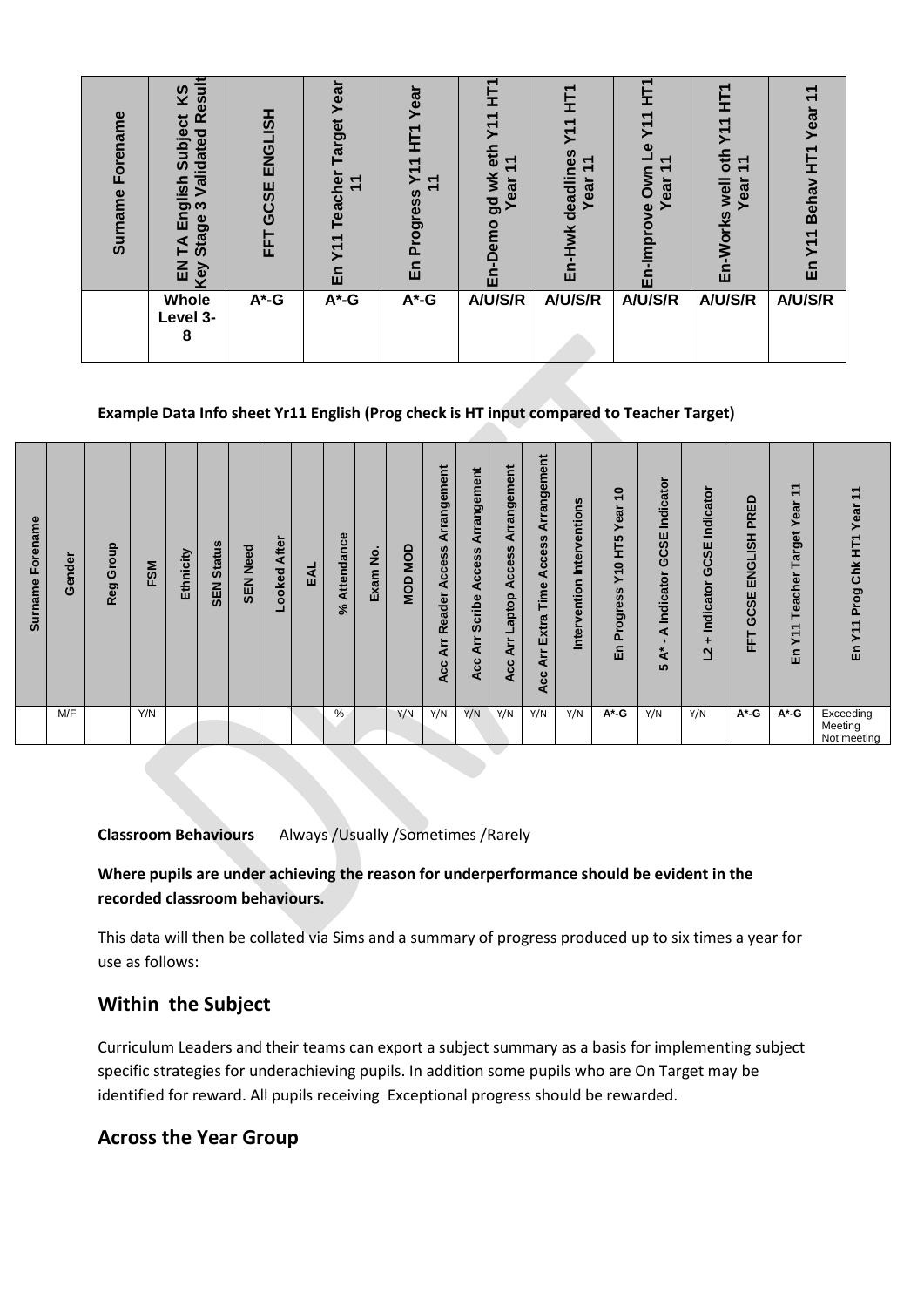Leaders of Progress, SENCO and Wellbeing co-ordinator can use progress return data allowing them to identify pupils who are exceeding progress or underachieving across a significant number of subjects (5+) allowing intervention strategies to be employed as necessary. It also allows for the tracking of benchmark indicators such as L3(post16), L2+, L2, and Level 1 (KS4), L5,6 and 7+ performance (Ks3) FSM and gender

# **Form Tutors**

Each form tutor can access progress information of each pupil across all of his/her subjects allowing form tutors to review overall academic progress of their tutor group. In Y7 this will form the basis of the review progress with the parent, pupil & form teacher.

# **Each Pupil & Parent**

Each pupil will be made aware of their progress towards End of Key Stage targets at regular intervals in each subject studied via Progress Sheets and parents will receive Progress Review as part of the School reporting procedures. Students will also have the opportunity to review progress and set personal targets by appraising previous end of yr reports at the start of a new academic year.

# **Testing, Recording & Reporting activities years 7 - 13**

| <b>SUMMER</b> | Receive Transition data from feeder schools                                                   |  |  |  |  |  |  |  |  |  |
|---------------|-----------------------------------------------------------------------------------------------|--|--|--|--|--|--|--|--|--|
| <b>TERM</b>   | Receive additional data from Authority including                                              |  |  |  |  |  |  |  |  |  |
|               | End of Ks2 assessments                                                                        |  |  |  |  |  |  |  |  |  |
|               | Non Verbal reasoning Test (where available)<br><b>National Reading Test</b>                   |  |  |  |  |  |  |  |  |  |
|               | <b>National Numeracy Test</b>                                                                 |  |  |  |  |  |  |  |  |  |
|               | <b>National Procedural Test</b>                                                               |  |  |  |  |  |  |  |  |  |
| <b>AUTUMN</b> | Download FFT estimates (was Type D SE now 20 high level of challenge)                         |  |  |  |  |  |  |  |  |  |
| <b>TERM</b>   | Collate GCSE results and upload /download Alps estimates for Yr12 (A level<br>estimates used) |  |  |  |  |  |  |  |  |  |
|               | Progress return HT1-2 Year 7, 8, 9, 10, 11, 12, 13 available                                  |  |  |  |  |  |  |  |  |  |
|               | Report data available for designated Yr. groups as per calendar                               |  |  |  |  |  |  |  |  |  |
|               | SSSP Data analysed and submitted                                                              |  |  |  |  |  |  |  |  |  |
|               | Submit School Targets to Authority/ Consortium                                                |  |  |  |  |  |  |  |  |  |
| <b>SPRING</b> | Progress return Year 7, 8, 9, 10,11,12, 13 available                                          |  |  |  |  |  |  |  |  |  |
| <b>TERM</b>   | Data Report Year 8, 10, 13                                                                    |  |  |  |  |  |  |  |  |  |
|               | Report data available for designated Yr. groups as per calendar                               |  |  |  |  |  |  |  |  |  |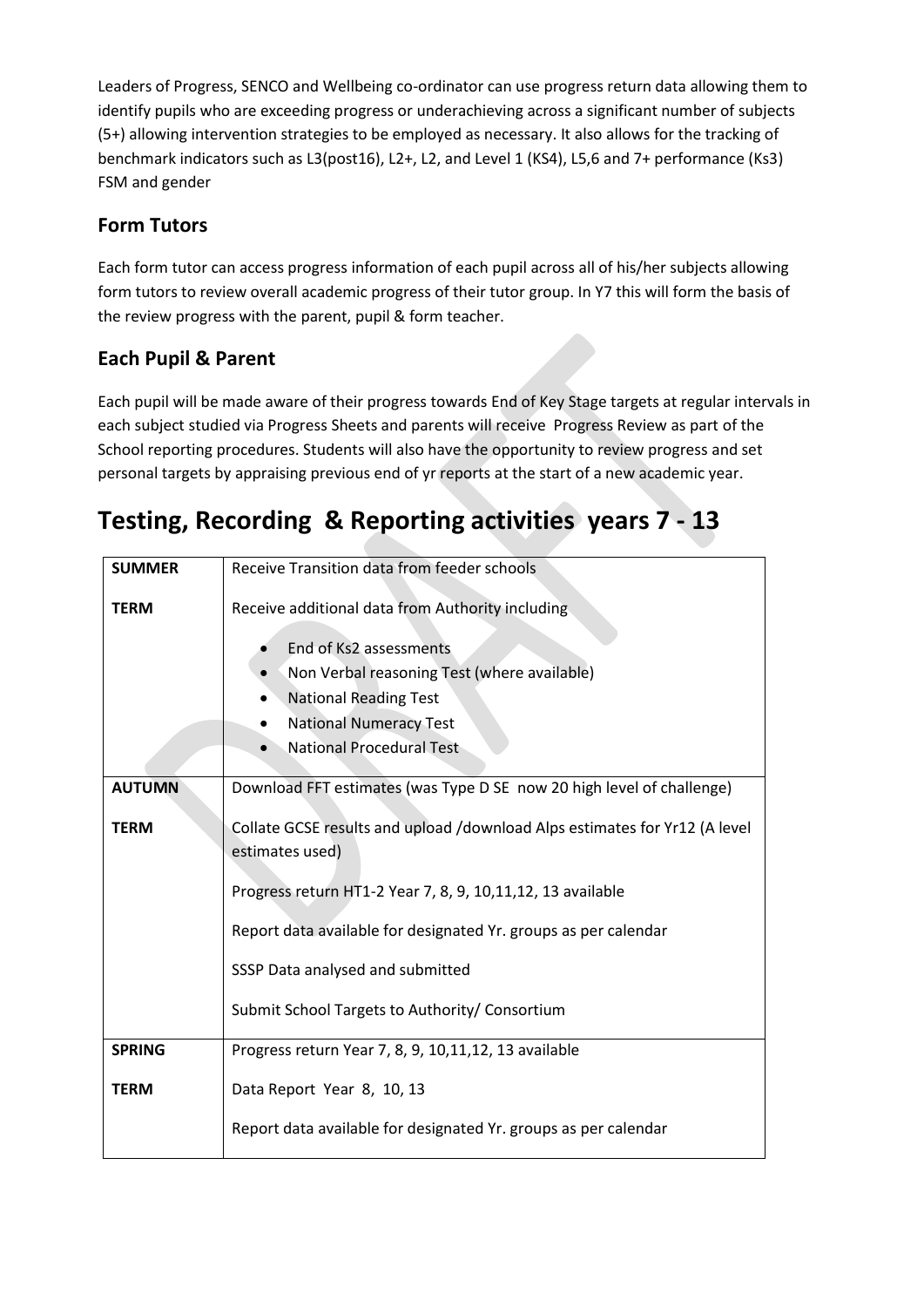|               | Progress Returns submitted to Consortium                                                 |
|---------------|------------------------------------------------------------------------------------------|
| <b>SUMMER</b> | Progress return Year 7, 8, 9, 10, 11, 12, 13 available                                   |
| <b>TERM</b>   | Year 7,8,9 NFER National LNF testing and Reports                                         |
|               | Report data available for designated Yr. groups as per calendar                          |
|               | Progress Returns submitted to Consortium Welsh office End of Key Stage 3<br>data return) |

# **Reporting – Method**

# **Completion of Reports to Parents - Guidelines for all Staff**

All reports to be produced using Sims. It is the responsibility of all staff to ensure that class lists are regularly checked. Any amendments to class lists must then be passed to AHT and Data Manager who will then process the changes.

When undertaking report writing, the following guidance should be observed:

Reports should:

- Include evaluative assessment;
- Refer to supportive evidence gathered over time (i.e. not only reflective of the exam/test result);
- **Use positive** statements;
- Place achievements in context;
- Report against given criteria;
- Avoid speculation and jargon;
- Identify targets for future learning;
- Target the audience: pupil, parent and teacher
- Be individual i.e. reflecting the **individual's** performance.

*For exact dates for deadlines for data returns and reporting sessions see school calendar*

# **Staff Responsibilities for Report Writing**

#### **Subject Teachers**

- Writing reports according to the guidelines on report writing including **spellchecking & proof-reading;**
- Making amendments to errors if required!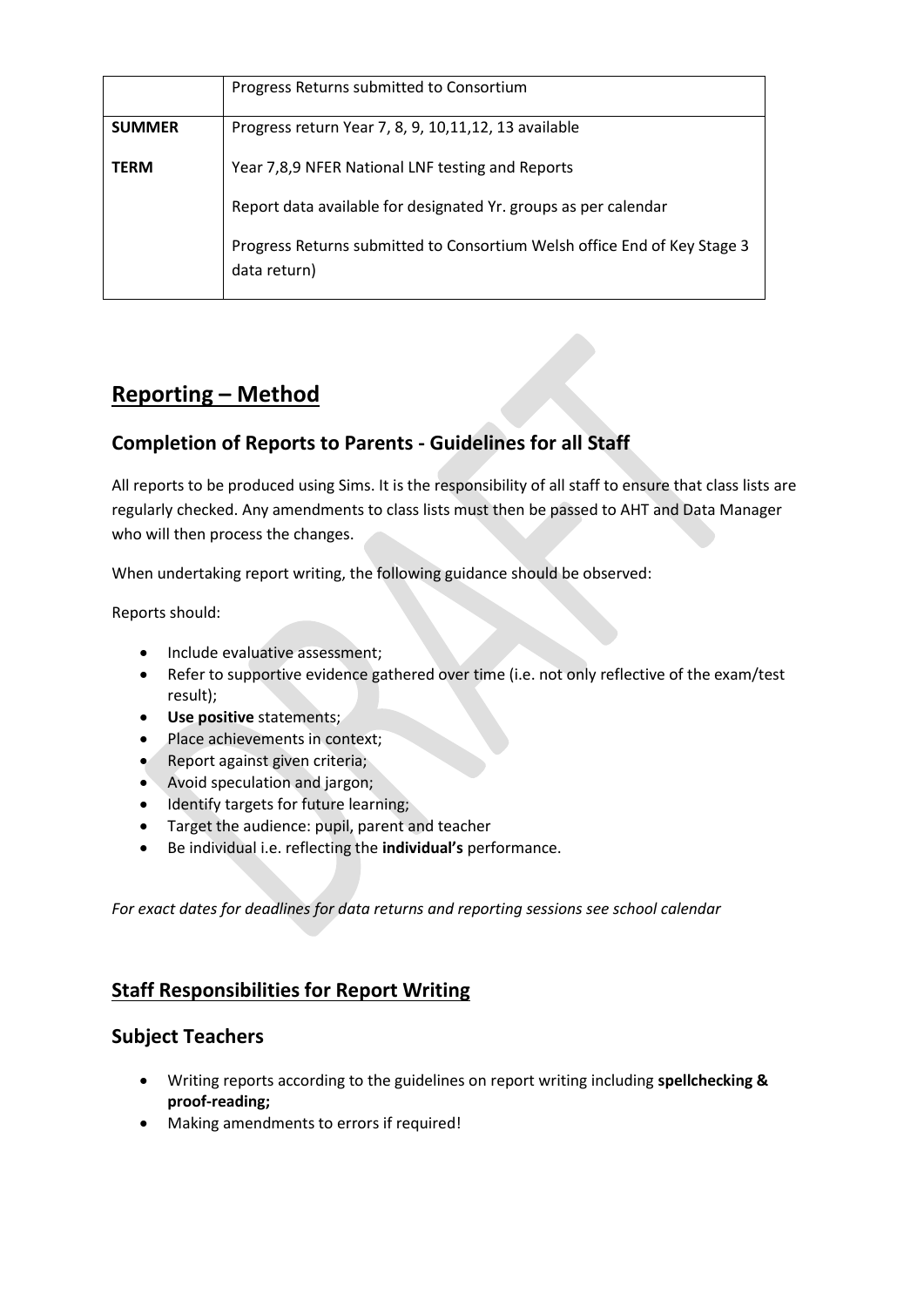# **Leaders of Learning**

- Checking class list information, informing AHT/Data Manager of any amendments immediately.
- Monitoring, reviewing and evaluating all subject reports written in liaison with departmental staff in preparation to meet report deadlines.

# **Form Teachers**

- Writing & checking form tutor comments
- Ensure that class list information is accurate, informing AHT/Data Manager of any amendments immediately.

### **Leaders of Progress**

- Writing/amending/updating bank of form teacher comments
- Signing reports and first line of contact with parents

# **Assistant Head Teacher**

- Generally overseeing & co-ordinating the reporting system. Liaison with teaching & support staff,
- Monitoring statistical data for complete/incomplete reports.
- Arranging staff training on using the system

# **Support Staff Admin & Technical**

General administration including:

- Inputting/deleting any new pupils to the system new to/leaving the school after September;
- Monitoring/analysing statistical data of completed/incomplete reports & liaising with AHT
- Printing & collation of reports;
- Input of admin data onto all reports e.g. attendance;
- Distributing to Leaders of Progress;
- Producing backup copies of reports.
- To provide technical advice & support to office & teaching staff.

# **Linked Policies/ Guidance:**

- Learning & Teaching & Learning
- Marking
- Controlled Assessment
- Homework
- Behaviour Management
- Literacy Across the Curriculum